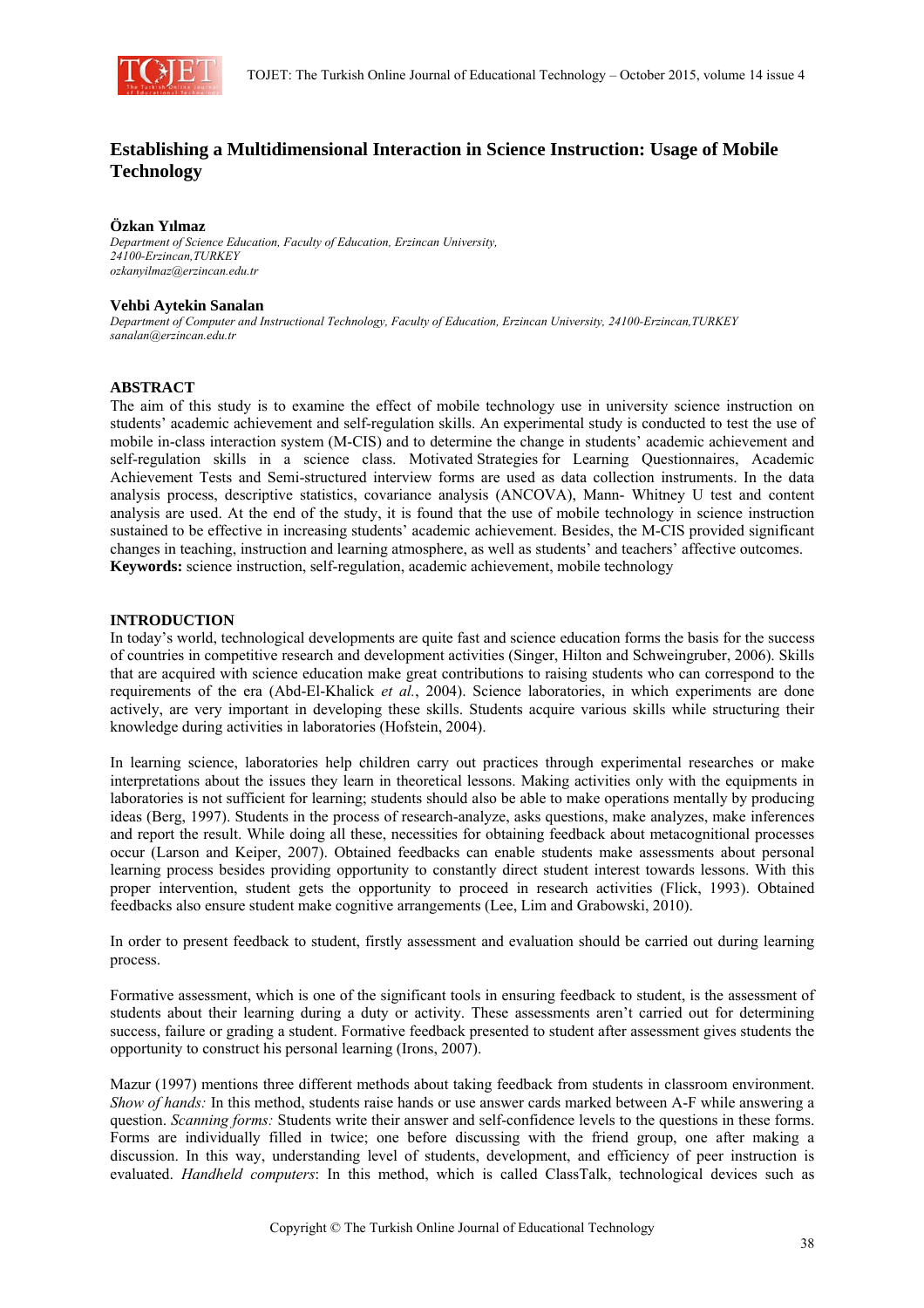

portable laptops, handheld computers, special calculators with graphic function are used and students are required to answer Concept Tests. Teacher can project the answers in his/her computer to the board when he wants. In this method, answers are given individually and it is possible to give individual training in big classes. In order to make individual training, it is necessary to give students the opportunity to organize feedback he needs. On the other hand, according to the feedbacks obtained by teacher, the opportunity to organize personal learning strategy and a better instruction opportunity should be ensured. Establishing an interactive classroom environment is especially important for teachers in order to make necessary organizations in instruction strategies according to student needs, and for students in order to make self-regulation in their individual learning.

As can be seen in Figure 1, an interactive classroom environment, structured by using M-CIS, gives more opportunity to have interaction among students than a normal classroom environment. In this interaction, teacher can have information about each student's learning and give personal feedback. Similarly, students can have feedback they need in the process of learning. It is also possible to establish a multidimensional discussion environment when needed. Interactive classroom environment in which multidimensional feedback correction is possible, also provides saving of time. Feedback correction in short time and multidimensional interaction present student the opportunity to learn individually besides giving teacher the chance to assess the instruction he carries out.



**Figure 1***.* Traditional classroom environment and interactive classroom environment

M-CIS is developed in order to make contribution to establish an interactive classroom environment as it can be used as a learning tool in science laboratories and it has significant technologic substructure. While designing the system, ADDIE Model, which is one of the instructional design models, is used as the basis. It has five components. First, analysis phase: seek answers to a variety of questions to determine the components. Second, design phase: manage all of systematic method. Third, development phase: create instructional material. Fourth, implementation phase: an implementation plan is developed. Fifth, evaluation phase: determines the quality and effectiveness of the instructional design (Jones and Davis, 2011).

A preliminary survey was carried out about student expectations and present technologic sub-structure sufficiency before designing M-CIS (Yılmaz and Sanalan, 2011, Yılmaz, Sanalan and Koç, 2009). According to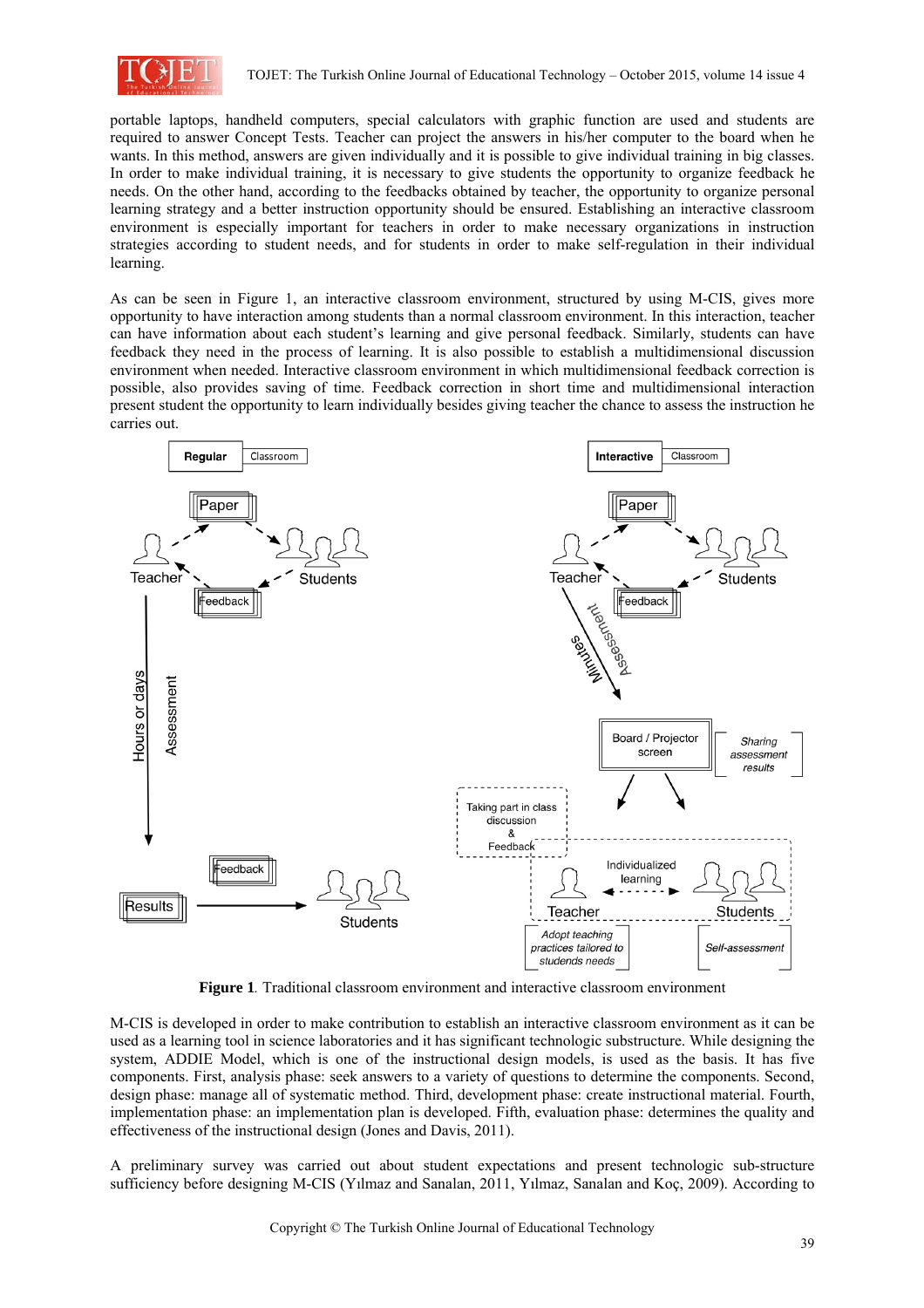

the obtained results, it was seen that students had positive thoughts about the use of mobile devices in Science classes and most of them wanted to use devices in laboratory lessons.



As can be seen in Figure 2, students sit in groups (8). While making an experiment practice, students in a group work together (7). In order to assess or direct activities, teacher (1) sends the question he prepares in his computer (2) to students by using the system. According to the questions or directions in their cell phone (6), students make studies in the group for finding the solution. They also use cell phones in order to answer the question. Answers of student groups appear in the computer of teacher. Teacher has the chance to assess experiment practices and student learning. If he wants, he can project these results on the board (4) with the help of a projector (5). In this way, correct or incorrect answers can be discussed and assessed in classroom environment. Results projected on the board give students the opportunity to see correct or incorrect answers. Students interact with the group members, they can get feedback from teacher when they need and interact with the members of other groups. Teacher can use the system through his cell phone; in this way, he can also present guidance during experiment by walking around the classroom. All of this system connection is ensured by internet (3). Data input-output and recording is made through a server.

M-CIS is an interclass interaction system. This system is basically similar to systems such as student response system (Griffin and Kopanski, 1988), listener response system (Ureel and Israels, 2013). Student response system and listener response system are common synonyms with 'classroom communication system', 'audience response system', 'voting machine', and, colloquially, 'clickers' system (Beatty and Gerace, 2009). In the researches about student response system, which has been used, synonym names with similar mobile technology, for different purposes in education.

Classroom response system (CRS), a kind of mobile technology which is designed to support classroom communication, interactions in university classrooms is evaluated by Fies and Marshall (2008). They have explored the answer to that question 'What are the motivations in the decision to use a CRS?' First, checking attendance: 'system made it easier to keep track whether students were in classes. Second, pacing a lecture: 'system provides a planned or spontaneous switch lecture's prevalent one-way flow of information (instructor to student) to a segment where student'. Third, formative assessment: 'CRS as a tool to gauge understanding on the classroom level'. Fourth, formal assessment: 'collecting scores and to automatically logging'. Fifth, enhancing peer instruction: 'fostering group interaction'. Sixth, scaffolding meaning-making: 'providing learners as a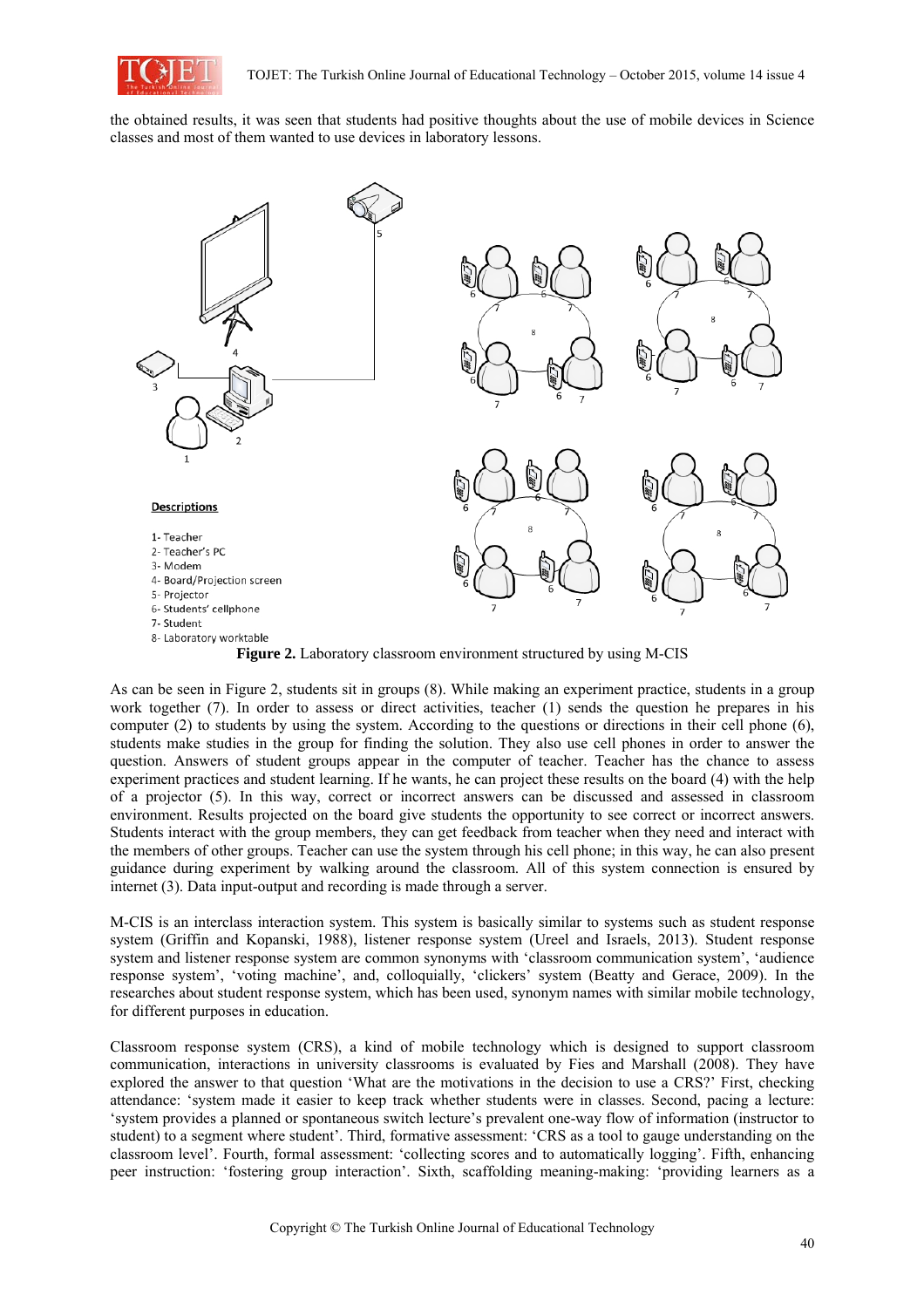

guidance when they needed it'. Seventh, just-in-time-teaching: 'identifying the teachable moment within a lesson'. According to Yarnall, Shechtman and Penuel (2006), using handheld computers, to support improved classroom assessment in science, changed in teachers' goals for assessment. They said that 'Teachers became more interested in assessment for learning, and assessment became more important to them in the context of their science teaching.' Another study was done by Brady, Seli, & Rosenthal (2013). They found that clicker use produced significantly higher performance outcomes on undergraduate educational psychology course. Kay & LeSage (2009) have reviewed of the literature about benefit and challenges of using audience response systems (ARSs). They found that ARSs increases in 'attendance, attention levels, participation and engagement' in the classroom environment, increases 'interaction, discussion, contingent teaching, quality of learning, learning performance' in learning, and supplies 'feedback, normative, formative' assessment. Studies on the issue showed that mobile technology was effective on learning and instruction.

The goal of this research is to analyze the effect of mobile technology use level in university education level science instruction on student self-regulation abilities and academic success. In the preliminary survey about the use of mobile technology in Science education, it was determined that the mobile technology that is proper to be used in the study is cell phone. In this preliminary survey, it was also determined that the designed M-CIS is proper for using in science laboratories actively (Yılmaz and Sanalan, 2011) On the other hand, in order to assess the contribution of the system to science education, teachers used the system in Physics, Chemistry and Biology classes. Student and teacher ideas about establishing interactive classroom environment were taken into consideration and usability of mobile technologies in science education was researched.

For this purpose, this study started with the question of "What is the effect level of the use of mobile technology in establishing a classroom environment that improves student success and self-regulation abilities?" These subresearch questions, which reflect the expectation of the research, were attempted to be answered

1. Does the use of M-CIS (Mobile classroom interaction system) increase student academic success in university science education level?

2. What is the effect of the use of M-CIS in university science education on student self-regulation abilities?

3. What are the views of science teachers and students about the use of M-CIS?

# **METHOD**

In this study, quantitative and qualitative research methods are used depending on the researched questions. Quantitative method is used to determine the change in students' academic achievement and self- regulation skills in science instruction. Motivated Strategies for Learning Questionnaires, Academic Achievement Tests are used as data collection instruments. Qualitative method is used to get views of science teachers and students about the use of M-CIS. Semi-structured interview forms are used as data collection instruments.

## **Sample**

The study was carried out in a mid-size Education Faculty in Eastern Anatolia. The research included a total of 164 students, chosen from 558 students in the Department of Science Instruction at the 2<sup>nd</sup> grade; the average age of students was 20.01. In the planning process made for the use of prepared system, as it was determined that the most proper laboratory class was General Biology Laboratory class when class teacher and the state of student system use was taken into consideration,  $2<sup>nd</sup>$  grade students were chosen. 66.5% of students of General Biology Laboratory class were female while 33.5% were male. Besides students, three volunteer academicians used the system in their class (Physics, Chemistry, and Biology). During an academic semester, students used Mobile Interclass Interaction System regularly, generally towards the end of lessons.

#### **Data collection tools**

In order to gather data for the study, Motivated Strategies for Learning Questionnaire, academic success test, structured interview form G1 and G2 (G1 for students, G2 for teacher) were used.

# *Motivated strategies for learning questionnaire (MSLQ)*

The scale is developed by Pintrich and Groot (1990); it is prepared in order to determine the strategies and motivational tendencies used by students for learning. Üredi (2005) adapted the scale to Turkish with the name of *Öğrenmeye İlişkin Motivasyonel Stratejiler Ölçeği (*ÖİMSÖ); it has two sub-scales in self-regulation strategies dimension as cognitive strategy use (13 items) and self-regulation (9 items); 3 sub-scales in motivational beliefs dimension as self-sufficiency (9 items), intrinsic value (9 items) and test anxiety (4 items). Grading used in the assessment instrument was 7 points likert type scale organized between "completely proper for me" and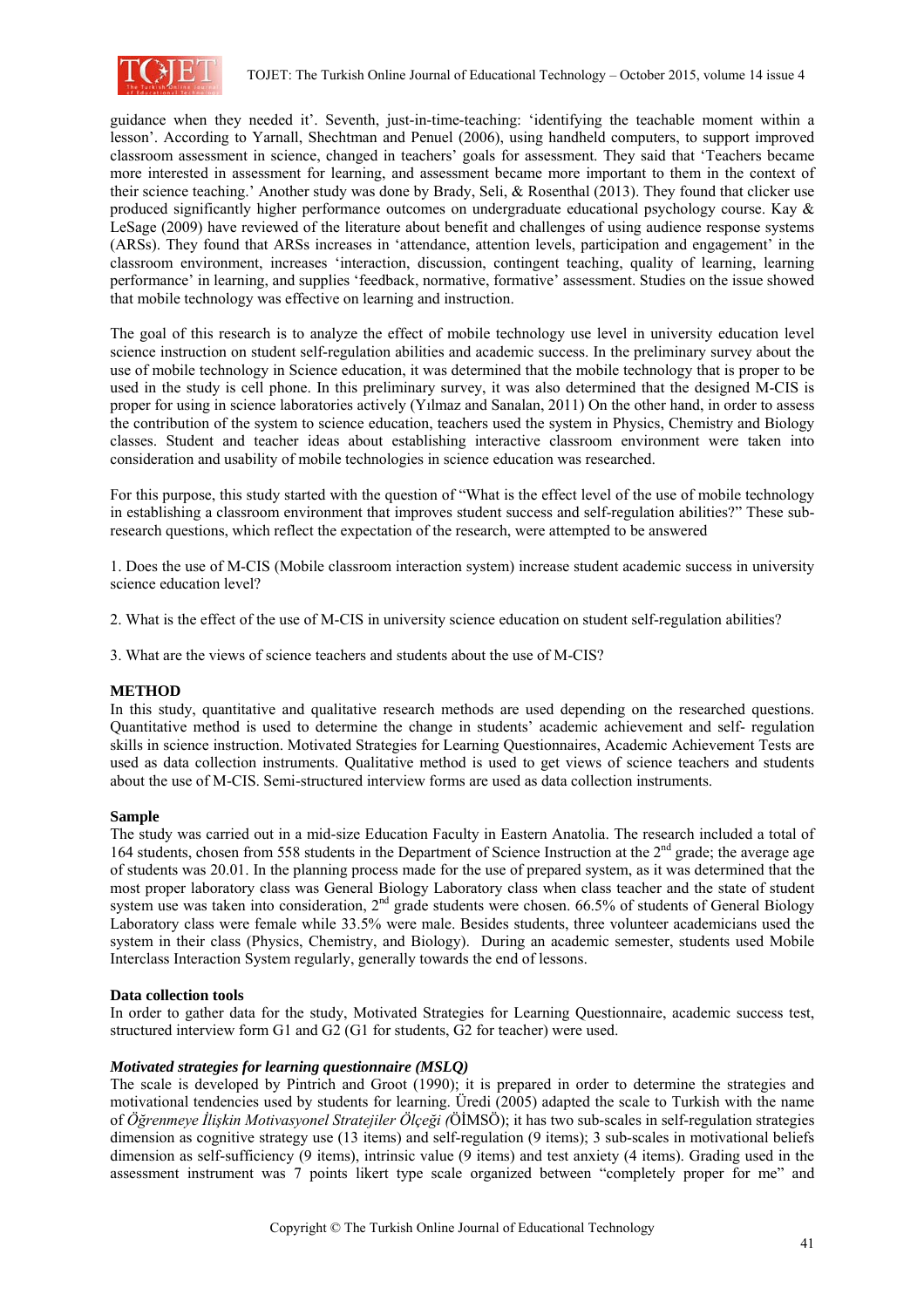

"completely not proper for me". It was determined that the Cronbach Alpha value of scales' sub-scales was 0.84 for self-regulation; 0.92 for self-sufficiency; 0.88 for intrinsic value and 0.81 for test anxiety scale (Üredi, 2005). In another study in which the survey was used, it was determined that internal consistency coefficient (Cronbach Alpha) was 0.68 (Akkaya, 2012).

When the reliability-validity of the scale was analyzed for this study, it was determined that test anxiety sub factor of the scale wasn't functioning. After the statistical analysis, the scale was assessed with different subfactors. Cronbach alpha values of the sub-scale were determined to be 0.84 for cognitive strategy scale; 0.81 for self-regulation; 0.86 for self-sufficiency; 0.82 for intrinsic value. Internal consistency coefficient of the scale which has four sub-scales and 35 items was calculated to be  $\alpha = 0.92$ .

## *Academic success test*

Validity: Curriculum of General Biology Laboratory is viewed with course instructor to prepare the indicator chart. Question pool is prepared from Secondary School Student Selection and Placement Exam, Student Placement Exam, and Open High School Exam. Two lecturers' views are used to check relevance of questions and indicator chart based on General Biology Laboratory curriculum. For pilot study, 37 questions achievement test is prepared.

Reliability: After the reliability analysis for the success test including a total of 30 items, it was determined that alpha internal consistency coefficient was 0.62. The value of 0.50 and over is accepted to be reliable for tests including few items. It is expected that reliability coefficient is 0.80 or over for tests including fifteen or more items (Şencan, 2005). So, it was determined that success test used in the research was reliable.

# *Student interview form (G1)*

This form is structured interview form prepared for obtaining the views of students about M-CIS. There were 9 questions in the form prepared for determining difficulties experienced by students while using M-CIS, eases ensured by the system, the points that are beneficial for the learning process of students and friends.

## *Teacher interview form (G2)*

This form is structured interview form prepared for obtaining the views of teachers about M-CIS. There were 12 questions in the form prepared for determining the evaluations of teachers about M-CIS use, changes he/she makes in classes, changes in instruction strategies and changes in student attitudes. The related literature (Owens *et al.*, 2007, Vollmeyer and Rheinberg, 2006, Kennewell, Tanner, Jones and Beauchamp, 2008, Yarnall, Shechtman and Penuel, 2006, MacGeorge *et al.*, 2008b) was analyzed while preparing both forms (student and teacher interview form) (G1 and G2)

# **Data analysis**

Covariance analysis (ANCOVA), which is a statistical analysis technique used for determining the changes in student academic success because of M-CIS use, was used in the study.

Mann-Whitney U test which is a statistical analysis technique used for determining the changes in student selfregulation abilities because of M-CIS use, was used in the study. Although self-regulation scores are parametric values, as they weren't normally distributed, analysis methods used in parametric tests weren't used in this study.

Interview forms were used for teacher and student evaluations including qualitative data. Teacher interview form (G2) was used in order to obtain the evaluations of 3 different teachers giving Physics, Chemistry, Biology classes, about the system use. Student interview form (G1) was used in order to determine the difficulties experienced by students while using M-CIS, eases ensured by the system and the points that are beneficial for the learning process of students and friends. Content analysis was made in order to analyze the written data about teacher and student views. Nvivo 8.0 package program was used for content analysis.

The process of analyzing qualitative data started with transferring written documents obtained with teacher and student interviews, to the package program. In order to prepare models according to concepts and relations between these concepts, views and evaluations in each text file were classified under the name of free nodes. These free nodes were formed according to the similarities of answers. While answers of all of the questions in student texts formed 81 different free nodes, there were 30 free nodes in teacher texts. It was seen that the obtained free nodes were also grouped as; system use, effect on user, learning-instruction and learning atmosphere. It is thought that expert opinion is necessary in order to ensure reliability and security while preparing themes for nodes. This is why, opinions of four different academicians in educational sciences department were taken before creating models with nodes. Each academician made nodes-theme matching,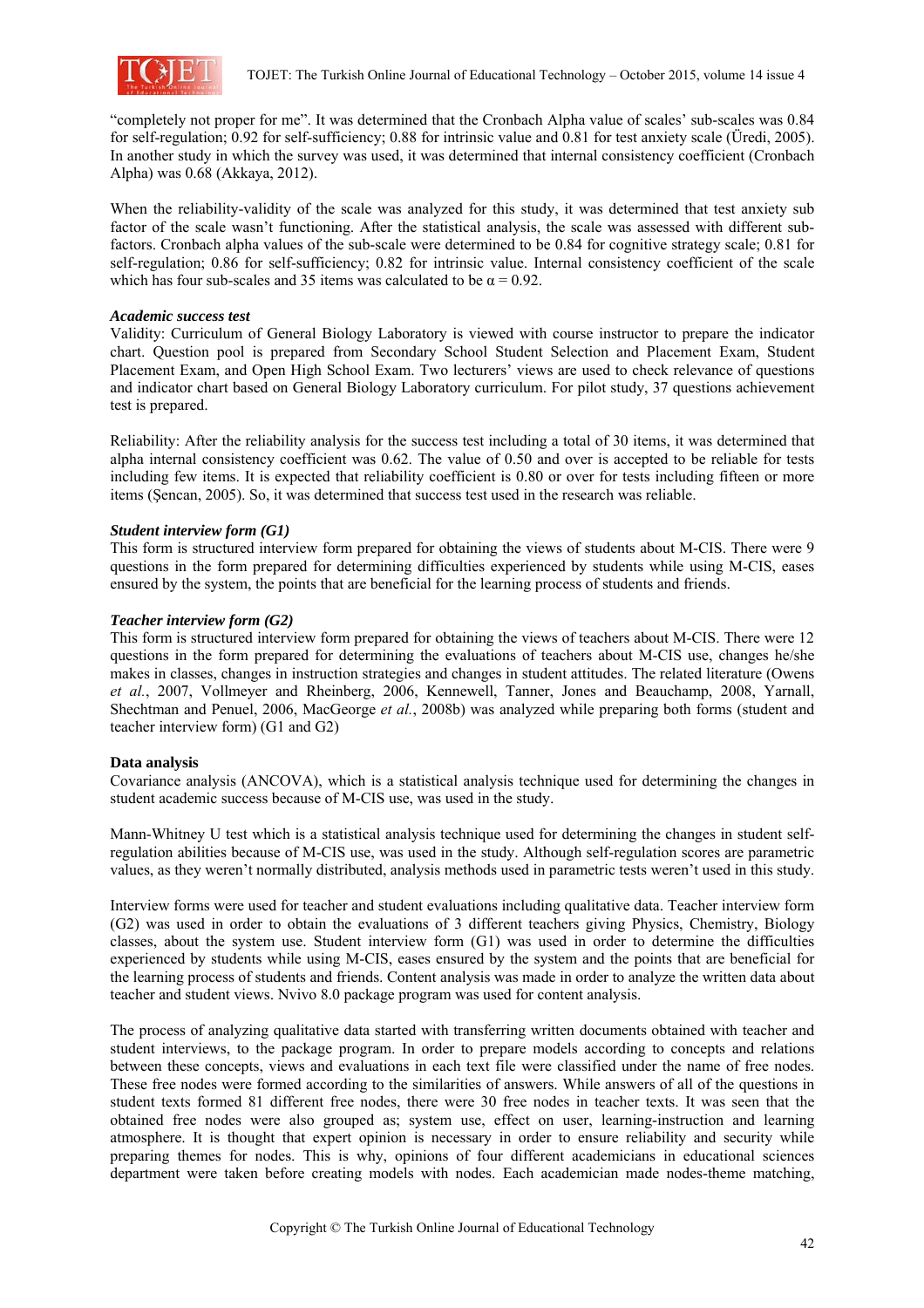

independent from one another. As a result of the common evaluation, necessary arrangements were made, obtained free nodes were combined, and tree nodes were obtained. So, it was possible to explain the obtained views with a model. The obtained data was explained with 6 different models as equipment, usability, affective reactions, learning, instruction and finally learning environment. Teacher and student evaluations were analyzed together, models were visualized through related program. Reference numbers about the concepts were also given in these prepared models. Thus, it was attempted to determine the concepts in which teacher and student views gained importance. On the other hand, it was attempted to present the importance of each model in total teacher and student views, related with these reference numbers.

## **FINDINGS**

In this section, statistical analysis made for finding answer to the questions determined in order to assess M-CIS use in improving the self-regulation abilities and student success in science instruction, is presented and the results are given in an order. Interpretations are made in line with the information obtained from tables and graphics about the analysis of results of each question.

## *Findings about determining the change in student academic success*

When the experiment and control groups' statistical values were analyzed in order to present the change in student success based on M-CIS use, it was seen that point averages were close. Results of descriptive statistics are presented in Table 1.

|                 |          |         |     | Table 1. Descriptive statistics about success test |       |      |
|-----------------|----------|---------|-----|----------------------------------------------------|-------|------|
|                 | Pre-test |         |     | Post-test                                          |       |      |
| Groups          | M        | SD      |     | М                                                  | SD.   | N    |
| Experiment13.75 |          | 3.183   | 142 | 16.21                                              | 4976  | -125 |
| Control         | 14.59    | 3.363   | 138 | 15.10                                              | 3.740 | 124  |
| Total           | 14.16    | 3 2 9 4 | 280 | 15.65                                              | 4431  | 249  |

When test points of experiment and control groups in Table 1 were analyzed, it was seen that they were not equal. While making data analysis, tests that have missing data weren't used in assessment. It was seen that there was difference between pretest and last test means of experiment and control groups. In order to see if this difference was statistically meaningful, ANCOVA test was necessary. Intergroup interaction test results about ANCOVA test are presented in Table 2.

|          | Dependent variable: Post-test |     |               |       |      |      |  |
|----------|-------------------------------|-----|---------------|-------|------|------|--|
| Source   | Sum of Squares Df             |     | Mean Square F |       |      | n2   |  |
| Model    | 917.77                        |     | 458.88        | 28.57 | .000 | .189 |  |
| Pre-test | 840.90                        |     | 840.90        | 52.36 | .000 | .176 |  |
| Group    | 110.32                        |     | 110.32        | 6.870 | .009 | .027 |  |
| Error    | 3950.52                       | 246 | 16.059        |       |      |      |  |
| Total    | 65890.00                      | 249 |               |       |      |      |  |

**Table 2.** Success test intergroup interaction test

When Table 2 was analyzed, it was seen that academic success test pretest points and group variables together explain 18.9 % of the change in academic success last test points, and the ANCOVA model that defines this is meaningful (F<sub>(2; 249)</sub> = 28.575; p $\leq$  0.05). When eta-square values were analyzed, it was seen that academic success test explains 27% of the changes in posttest points in academic success, independent from pretest points. At the same time, academic success test pretest points are a significant predictor of last test points. Pretest explains ( $F_{(1:249)}$  = 52.363; p $\leq$  0.05); and explains 17.6% of changes in last test scores. When differences between groups' academic success according to M-CIS use was analyzed, it was seen that;  $F = 6.870$ ;  $p \le 0.05$ . This result shows that there is a meaningful difference between groups. Marginal means in Table 3 should be analyzed in order to determine the group which the difference is in favor of.

|                               |        |      | Table 3. Estimated marginal means*         |                         |  |
|-------------------------------|--------|------|--------------------------------------------|-------------------------|--|
| Dependent Variable: Post-test |        |      |                                            |                         |  |
| Group                         | М      | SD   |                                            | 95% Confidence Interval |  |
|                               |        |      | Lower                                      | Upper                   |  |
|                               |        |      | Bound                                      | Bound                   |  |
| Experiment                    | 16.319 | .359 | 15.612                                     | 17.025                  |  |
| Control                       | 14.985 | .360 | 14.276                                     | 15.695                  |  |
|                               |        |      | Pretest mean calculated as cofactor: 13.75 |                         |  |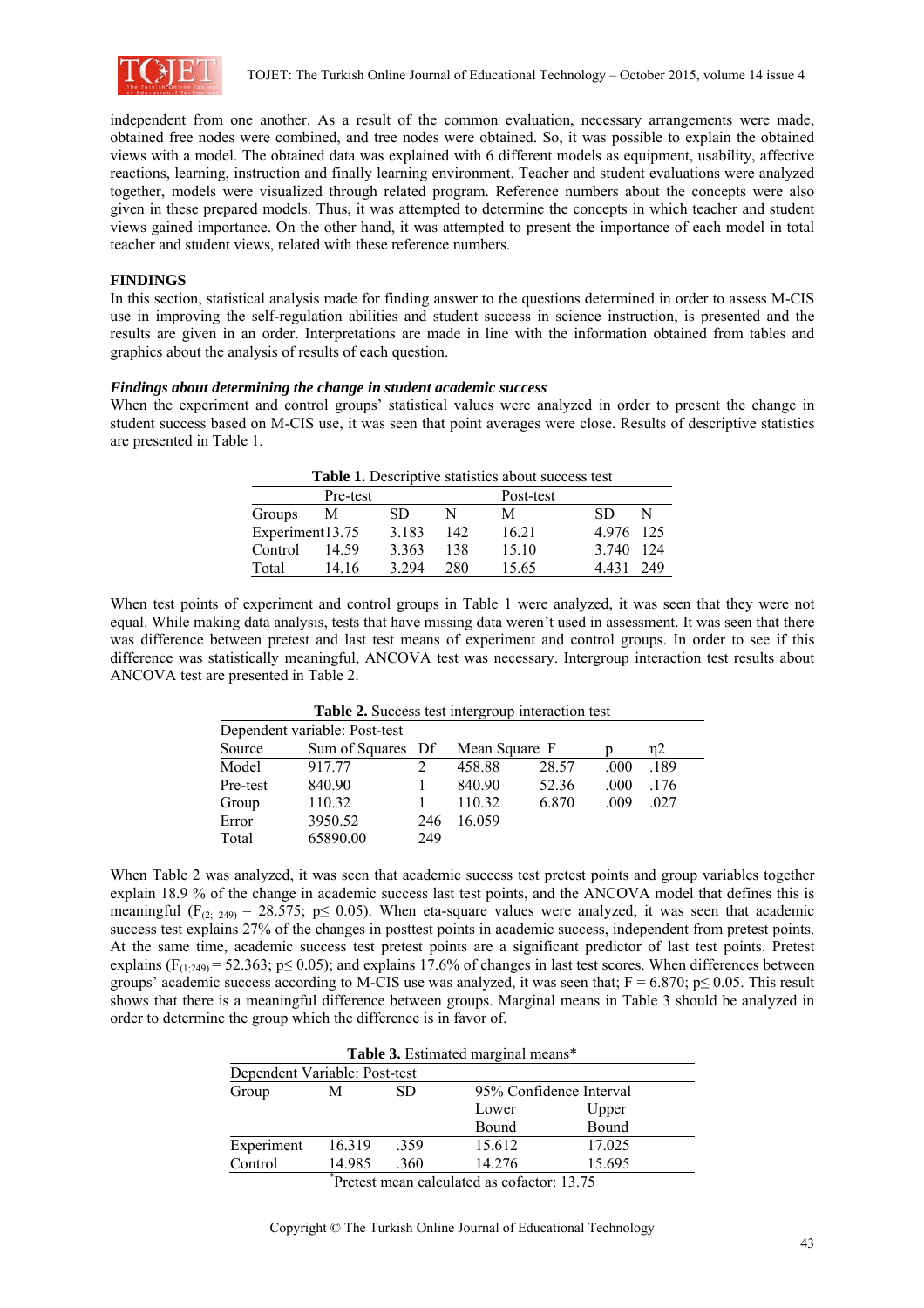

At the end of ANCOVA, in order to determine the group that the difference is in favor of, estimated marginal means was taken into consideration instead of the means in descriptive statistics results. When Table 3 was analyzed, it was seen that group mean value for the experiment group is  $X_{(experiment)} = 16.319$  while the group mean value for the control group is  $X_{(control)} = 14.985$ . This result shows that M-CIS make significant difference in student academic success.

## *Findings about determining changes in student self-regulation abilities*

Motivated Strategies for Learning Questionnaire (MSLQ) was used in order to analyze the change in selfregulation abilities of students. At the end of unidimensional general evaluations and analyses, it was determined that there was no difference between experiment and control groups. As the scale is basically made of 4 sub factors, MANCOVA was thought to be used in order to determine the changes in these two factors in experiment and control groups. But it was seen in normal distribution tests that, data didn't normally distribute. This is why, Mann-Whitney U test, which is one of the non-parametric tests, was used for analysis. Descriptive statistics results about sub factors are presented in Table 4.

| Table 4. Descriptive statistics for motivated strategies for learning questionnaire (MSLQ) sub factors |  |  |  |  |  |  |
|--------------------------------------------------------------------------------------------------------|--|--|--|--|--|--|
|--------------------------------------------------------------------------------------------------------|--|--|--|--|--|--|

| Sub factors          | N   | Mean Rank SD |         | Min. | Max. |
|----------------------|-----|--------------|---------|------|------|
| Cognitive strategies | 247 | 50.27        | 7.432   | 23   | 63   |
| Self-regulation      | 247 | 47.50        | 7 7 2 1 | 25   | 63   |
| Self-efficacy        | 247 | 39.61        | 7 1 7 5 | 20   | 56   |
| Internal values      | 247 | 47 21        | 7462    | 19   | 63   |

As can be seen in Table 4, a total of 247 scale points were evaluated. According to point order, there was difference between sub factors. Results obtained at the end of order on the basis of these values are presented in Table 5.

| Table 5. Motivated strategies for learning questionnaire (MSLQ) sub factors order statistic values |  |  |
|----------------------------------------------------------------------------------------------------|--|--|
|                                                                                                    |  |  |

| Sub factors          | Groups     | N   | Mean   | Sum<br>of | Mann-Whitney | Z        | p     |
|----------------------|------------|-----|--------|-----------|--------------|----------|-------|
|                      |            |     | Rank   | Ranks     | U            |          |       |
| Cognitive strategies | Experiment | 122 | 119.19 | 14541     | 7038         | $-1.046$ | 0.296 |
|                      | Control    | 125 | 128.69 | 16086     |              |          |       |
| Self-regulation      | Experiment | 122 | 126.92 | 15484     | 7268         | $-.636$  | 0.525 |
|                      | Control    | 125 | 121.15 | 15143     |              |          |       |
| Self-efficacy        | Experiment | 122 | 125.86 | 15354     | 7398         | $-404$   | 0.686 |
|                      | Control    | 125 | 122.19 | 15273     |              |          |       |
| Internal values      | Experiment | 122 | 126.52 | 15436     | 7317         | $-549$   | 0.583 |
|                      | Control    | 125 | 121.54 | 15192     |              |          |       |

\*p≤ 0.05

When Table 5 was analyzed, it was seen that there was difference between experiment and control groups' order mean values in sub factors dimension according to order means. In three sub factors, order means of experiment group were higher than the control group. In order to see if this difference was meaningful, order values were taken into consideration and Mann-Whitney U test was made; the results showed that there was not meaningful difference between the experiment and control groups in terms of the sub factors of Cognitive strategies, Self-Regulation, Self-efficacy, Internal values (See. Table 5).

## *Qualitative analysis results about M-CIS use*

In this section, analysis results of statements obtained at the end of students and teacher interviews about M-CIS use in science instruction are presented. Models that explain data were created with the help of concepts and relations obtained from these analyses. When the data obtained from teachers and students were analyzed, it was seen that the same theme was in both students' and teachers' statements. This is why, teacher and student view analyses are made by using the same themes. Themes were branched at the level of relations and modeled in the shape of tree. In order to determine the weight of models in students and teachers' views, reference numbers of concepts that form the theme are given.

#### *Affective reactions*

It was seen that system use caused differences in affective field dimension of teachers and students. According to this, concepts about the statements of attitudes and reactions acquired by individuals and values after using the system were associated with affective reactions theme. Model about affective reactions is presented in Figure 3.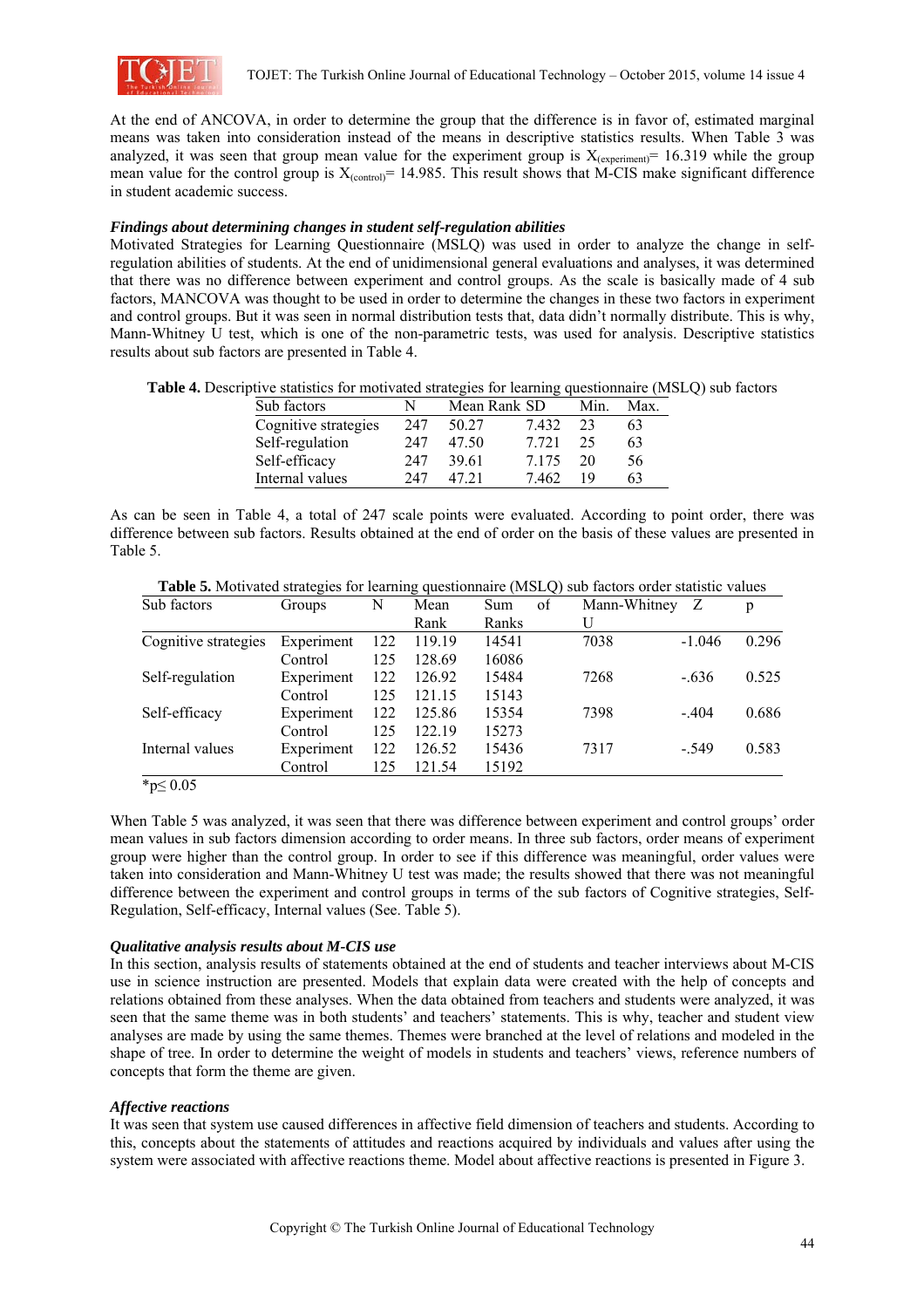



Figure 3 includes student and teacher affective reactions towards M-CIS use. When Figure 3 was analyzed, it was seen that M-CIS use was evaluated according to a total of 97 references including 13 teachers and 84 students. 12 out of 13 references stated by the teachers, were the reactions of students while one was the affective reaction towards himself. According to these observations, teachers stated that they saw improvements in interpretation skills of students, students listened classes with a bigger attention, and the program was effective in reluctant students' attendance to lessons and increased positive attitudes. Teachers said that the biggest change occurred in terms of motivation. Students, on the other hand, stated that their attention in lessons increased, they could be more active, and the system made positive contributions to overcome their reluctance in social environment.

# *Learning*

Views stated in learning dimension are the concepts including statements about learning new information, ensuring permanent knowledge and ensuring success in learning. Model about the learning theme is presented in Figure 4.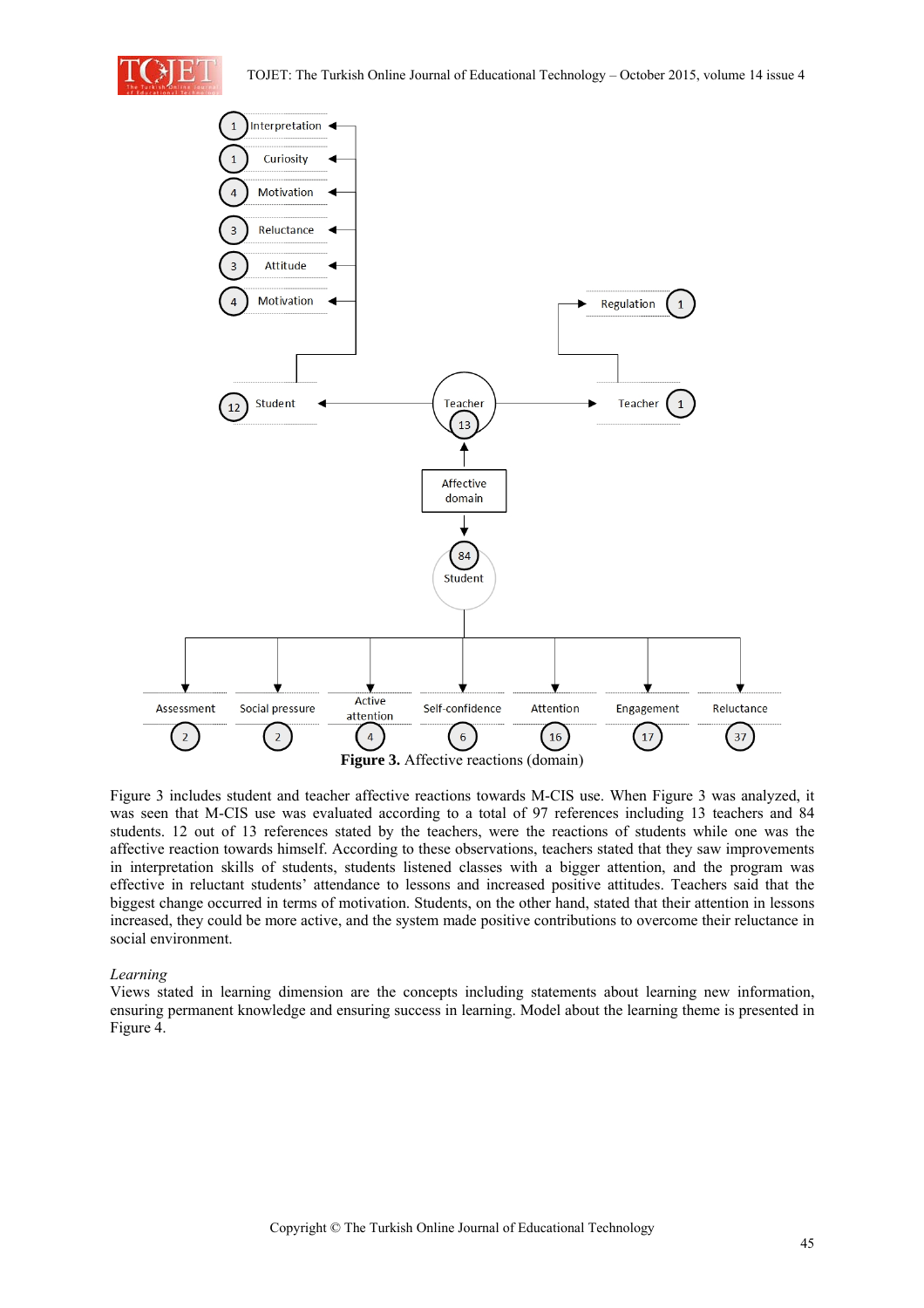



When Figure 4 was analyzed, it was seen that there were a total of 26 references determining the views about learning; 10 teachers and 16 students were these references. Teachers stated that as the system use helped having meaningful learning and permanent knowledge and as students had information about their learning situation, there was a high level of awareness in learning. On the other hand, they said that the system ensured obtaining feedback which is a very important need in learning.

#### *Learning environment*

Concepts such as attendance, interaction and feedback, which describe the differences in learning environment observed by teachers and students, were discussed under the heading of learning environment. The model about learning environment theme is presented in Figure 5.



**Figure 5.** Learning environment

Copyright © The Turkish Online Journal of Educational Technology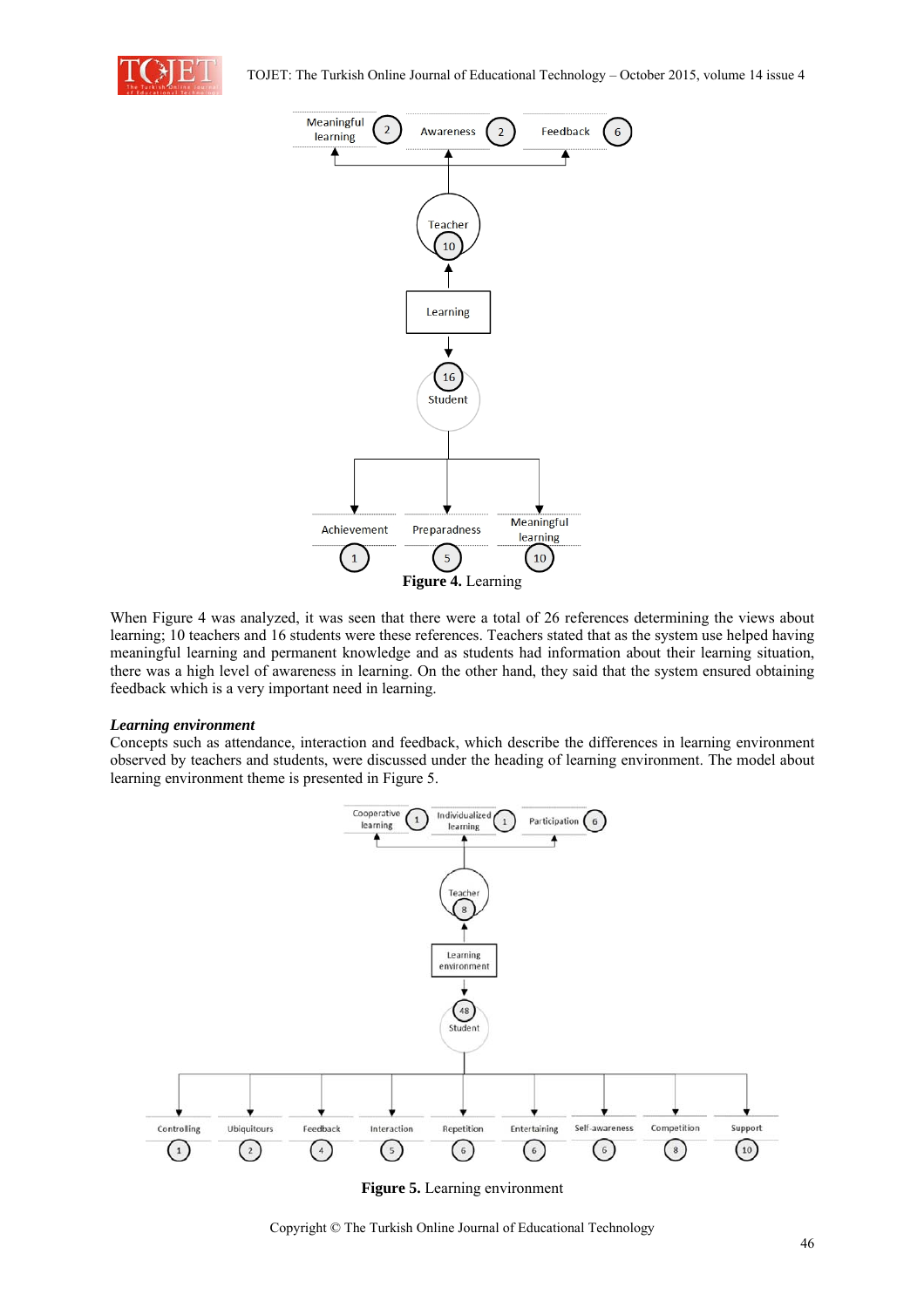

When *Figure* 5 was analyzed, it was seen that there was a total of 56 references determining the views about learning environment; 8 teachers and 48 students were these references. Teachers stated that system use gave the opportunity to cooperative learning and individualized learning in the learning environment. Students stated that with the use of the system, control was ensured better in the learning environment, there was no difference between sitting in the front row and sitting in the back, so they had the chance to participate the lessons actively. Students also said that the lesson was entertaining, because of having feedback, they had the chance to discuss in classes and they had the opportunity to share their ideas, namely interact.

#### *Instruction*

Concepts such as instruction strategies, asking question strategies, assessment and evaluation, which describe the differences in instruction observed by teachers and students, are discussed under the heading of instruction theme. The model about instruction theme is presented in Figure 6.



When *Figure* 6 was analyzed, it was seen that there was a total of 31 references determining the views about instruction; 27 teachers and 4 students are these references. When the concept of strategy, which has the most references, was analyzed, it was seen that; teachers stated that, with the system use they were aware of their instruction, they could instantly assess instruction process and thus they could make changes in instruction strategies or asking question strategies when needed.

#### **DISCUSSION**

#### *Results and suggestions about determining the change in student academic success*

In this research, in which mobile technology use in developing student success and self-regulation abilities in science education was investigated, when the findings of the sub-research questions about determining the change in student academic success were controlled according to pretest points, it was seen that there was a meaningful difference between the points of experiment and control groups. Experiment group students who used M-CIS were meaningfully more successful than the students who didn't use the system. This result shows that M-CIS use increases student success.

Results obtained from the qualitative data of the research support this hypothesis. Student and teacher views about academic success are presented in the model explained with learning theme (Figure 4). Concepts of permanency, feedback, awareness, preparation, success in the model show that the system used in increasing academic success is efficient. Students said that system use contributed to their success. They stated that they prepared for the class and their learning was more permanent. Teachers had the same view about permanent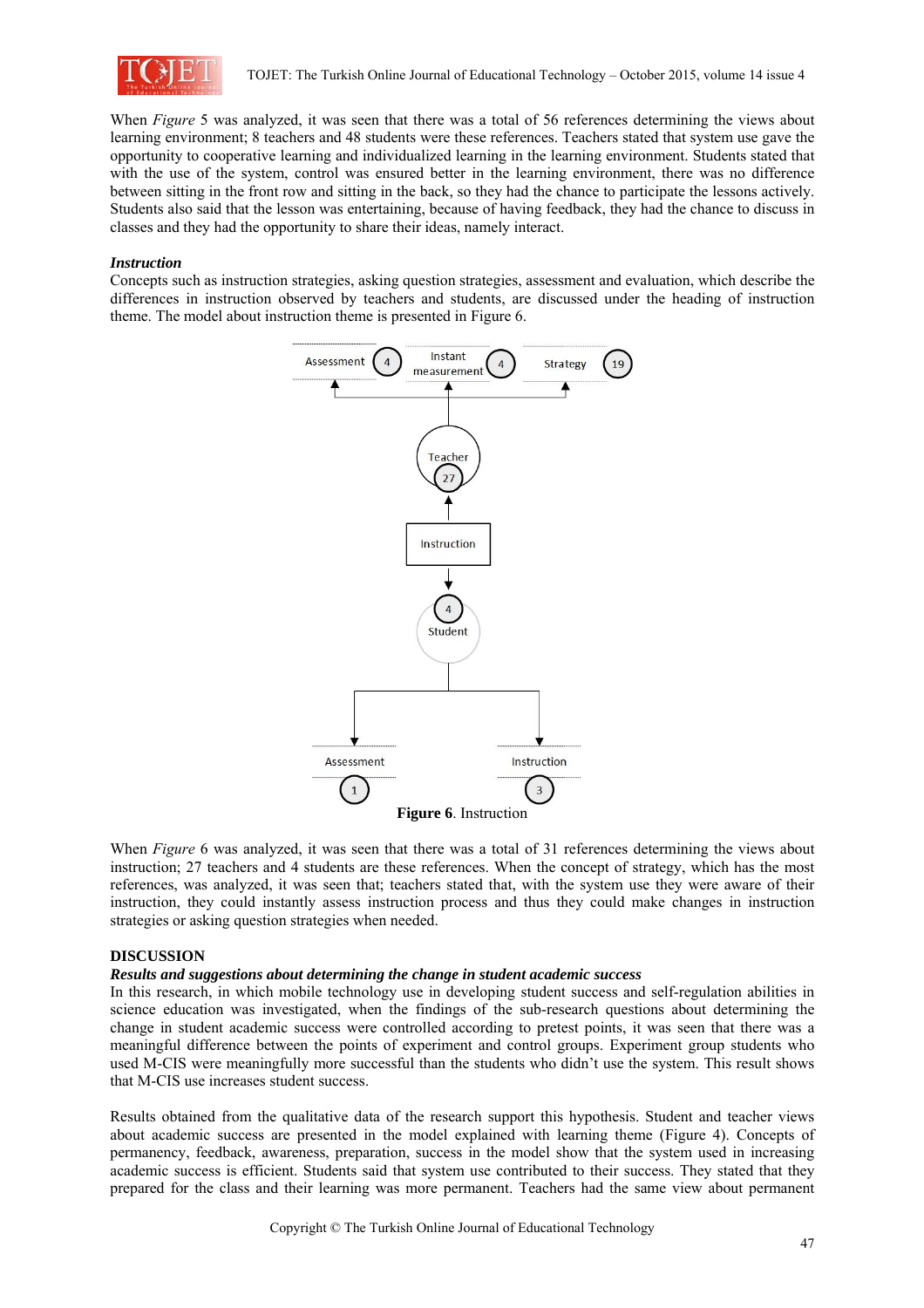

learning ensured by the system use (Figure 4).

These results are in parallel with some of the studies in the literature. There is no study about M-CIS in the literature. But there are studies about student response system (SRS) whose technology is similar and is used as in-class communication technologies. King and Joshi (2007), determined that there is an increase in the performance of students who regularly use SRS system, and they got higher marks in exams. In their research, Nicol and Boyle (2003) used SRS in order to support discussion environment in science classes, ensuring feedback about concept tests and for supporting peer group discussion environments. At the end of the interviews with students, they determined that all of the students learnt science concepts better with instruction that is supported with the system. Caldwell (2007) stated that the use of SRS is effective in student anxiety level; success point obtained with the use of SRS is higher than the success points obtained in learning without SRS use. It is seen that in-class instruction technologies have positive effects on increasing student academic success (Mareno, Bremner and Emerson, 2010, DeBourgh, 2008, Crossgrove and Curran, 2008).

At the end of the success test, it was determined that M-CIS use contributes to increasing student academic success in science education. When this result is taken into consideration together with student and teacher views, it can be said that the system can also be used in science education for improving student success and self-regulation abilities. The designed system can be used in increasing academic success in science education. Besides this, this study, which is carried out in university science education should also be carried out in secondary school and high school levels. In this way, the designed system's effects on different education levels can be surveyed and evaluated.

## *Results and suggestions about determining the change in student self-regulation abilities*

In this research, in which mobile technology use in developing student success and self-regulation abilities in science education is investigated, when the findings of the sub-research questions about determining the change in student self-regulation abilities were analyzed, it was seen that there was not a meaningful difference between the points of experiment and control groups. According to this result, it is not possible to say that M-CIS use has an effect on student self-regulation abilities. When the obtained findings are analyzed, it can be said that there are two basic reasons of this result. Firstly, data do not normally distribute. A better, more precise result can be obtained when an analysis is done with a data set obtained from a sample that represents the population better. Secondly, although it is commonly used, MSLQ may not be sensitive enough to measure the small changes in self-regulation abilities. So, although M-CIS use caused change in self-regulation abilities of students, this result couldn't be observed in the frame of sample and scales included and used in this research. Especially when affective reactions model (Figure 6) was analyzed, it was seen that students are more interested in classes and actively attends lessons. As students had the opportunity to see and control their correct and incorrect answers, and had the chance to correct feedback and they could make self-evaluation. It was seen that, as they were not under a social pressure while improving their learning, their self-confidence increased. As observers, teachers also stated that students were more motivated and interested in lessons and they had positive attitude towards system use.

Feedback is significant in order to make self-regulation. Feedbacks obtained during learning activities ensure students be aware of their correct and incorrect knowledge. As these feedbacks give opportunity to observe and evaluate oneself, it ensures internal feedback. These feedbacks are effective in making self-regulation during learning (Butler and Winne, 1995). Obtaining feedbacks during learning activities through system use can be effective in improving self-regulation abilities.

Student motivation and self-regulation are closely related and effective elements in academic success (Cleary, Gubi and Prescott, 2010). High motivation of student ensures carrying out responsibilities, give opportunity to make new attempts and use new strategies in terms of self-fulfillment (Zimmerman, 2002). Chosen proper new strategies and high motivation help students understand the information he/she gets better (Vollmeyer and Rheinberg, 2006). When student and teacher views were evaluated, it was seen that the system increased student motivation. The detailed research about this issue is presented in the next section under the heading of "*Evaluation results of student and teacher views about M-CIS use in science education*".

Results obtained from MSLQ, used in order to determine the change in student self-regulation abilities according to M-CIS use is not enough to evaluate the effect of the system. This is why; new experimental studies will be beneficial for determining the effect level of the system. While it is difficult to have a precise result about the effect of system through experimental studies, when qualitative data according to student and teacher views are analyzed, it is possible to say that the system is effective in student self-regulation. It is predicted that, taking these views into consideration in new studies about the use of the system in science education, will be beneficial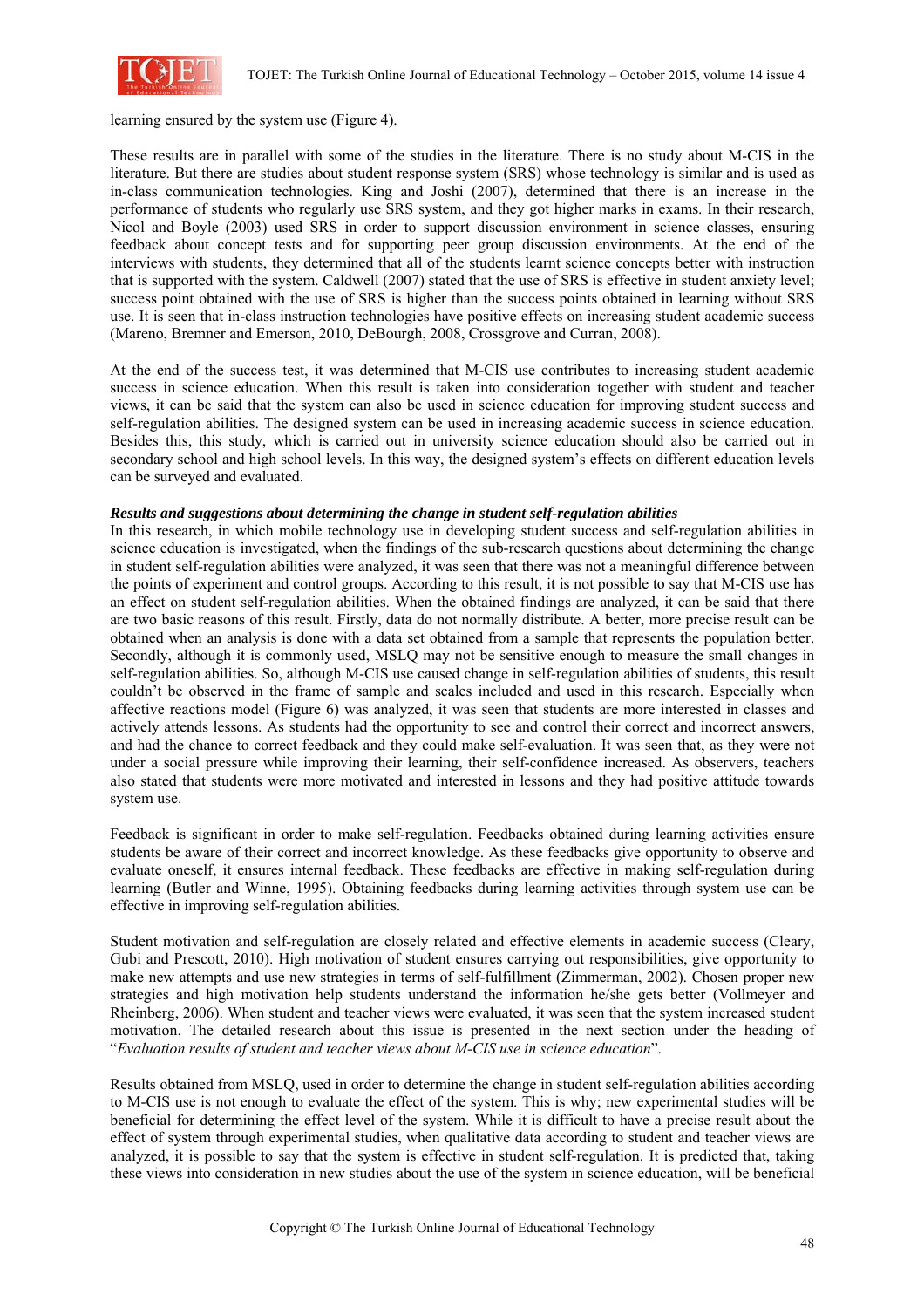

for having a pedagogical content that is proper for system use and will make positive contributions to solving problems in instruction.

# *Evaluation results and suggestions about student and teacher views on the issue of M-CIS use in science education*

When the views of students and teachers about the use of the system were evaluated, it was seen that M-CIS is a system that can be a solution to various problems in science education.

Students responded positively to have opportunity to make self-evaluation about correctness and incorrectness about information they obtain. Zimmerman (2002) says that self-evaluation is one of the most important factors in self-regulation. Each student has a different basic knowledge level and different learning model and this is the basic factor that determines difference in learning abilities (Zimmerman, 2002). Self-evaluation during learning is significant in this sense. The opportunity of self-evaluation through M-CIS use can be seen as a significant easiness in this sense. Self-evaluation of all of the students in a class can especially be important in improving self-regulation abilities. New studies on the level of this effect can be done.

Students said that with the use of M-CIS they could be active in class. They said that the biggest effect that enabled them be active in class is that they could state their personal opinions about questions and they were aware of the thoughts of other students. This result shows that when students have the opportunity, they become active in class. The use of Student Response System, which has a similar technologic substructure, was also made in order to ensure active engagement of students. Caldwell (2007) stated that student response system is used in order to ensure in-class coordination and student engagement in big classes. In small classes, it is easier to manage students and ensure active engagement. But as there are mostly big and crowded classes, it is significant to ensure the engagement of all of the students. It is seen that M-CIS use can be a solution to remove this problem.

Students stated that they think that group and personal success increased with the use of the system. This view is in line with the result of experimental study. When the results of ANCOVA (Table 3), which is made in order to determine the change in student success according to M-CIS use, were analyzed, it was seen that system had positive effect on academic success. These results show that M-CIS is efficient in increasing student academic success. New studies on this issue should be carried out. On the other hand, the effect of the system on other lessons should also be researched.

When the reference numbers about student and teacher views were taken into consideration, it was seen that the highest number of references is in the concept of self. Characteristically, shy student stated that they abstain from saying something in normal classroom environments and they become more passive as they are concerned about the reactions of their social environment. According to them, the use of this system helped them overcome this difficulty. Similarly, students who are normally shy stated that they couldn't always actively participate in lessons, but with this system, they could state their ideas much more comfortably. The most significant feature of the program about removing reluctance is that it enables every student state his/her view easily and his/her identity isn't known in this process. The student who states his/her opinion is not recognized by the other; he/she can answer questions and write his opinions. Some of the students stated that system use decreased their reluctance besides enabling them state opinions in other lessons, which increased self-confidence. In a good learning environment, learner should be active. The problem of reluctance is also accepted to be significant by students. It is thought that using M-CIS can be a way to overcome this problem.

Teachers think that there was an increase in student motivation with the system use. They said that, especially when they observed how students answered questions by discussions in their group, they saw that their motivations significantly increased. Motivation is a significant factor that affects self-regulation, it is basically related to success possibility, anxiety, interest and urge. While student's success possibility, interest and urge level increases during high motivation, anxiety level decreases. Motivation, which is also effective on learning output, is also effective in reaching a goal in terms of self-regulation ability (Vollmeyer and Rheinberg, 2006). When the change in student academic success according to M-CIS use was analyzed, it was seen that academic success of students who used the system was higher than the academic success of the ones who didn't use. It is thought that this contribution of M-CIS is not directly resulted from the system itself, it is resulted from motivational strategies which are effective in terms of learning output and self-regulation. This is why, student and teacher views should be taken into consideration and the effect of M-CIS on student motivational strategies should be researched in new studies.

Teachers stated that the feedbacks they get were very beneficial for them. Teachers, who said that they evaluated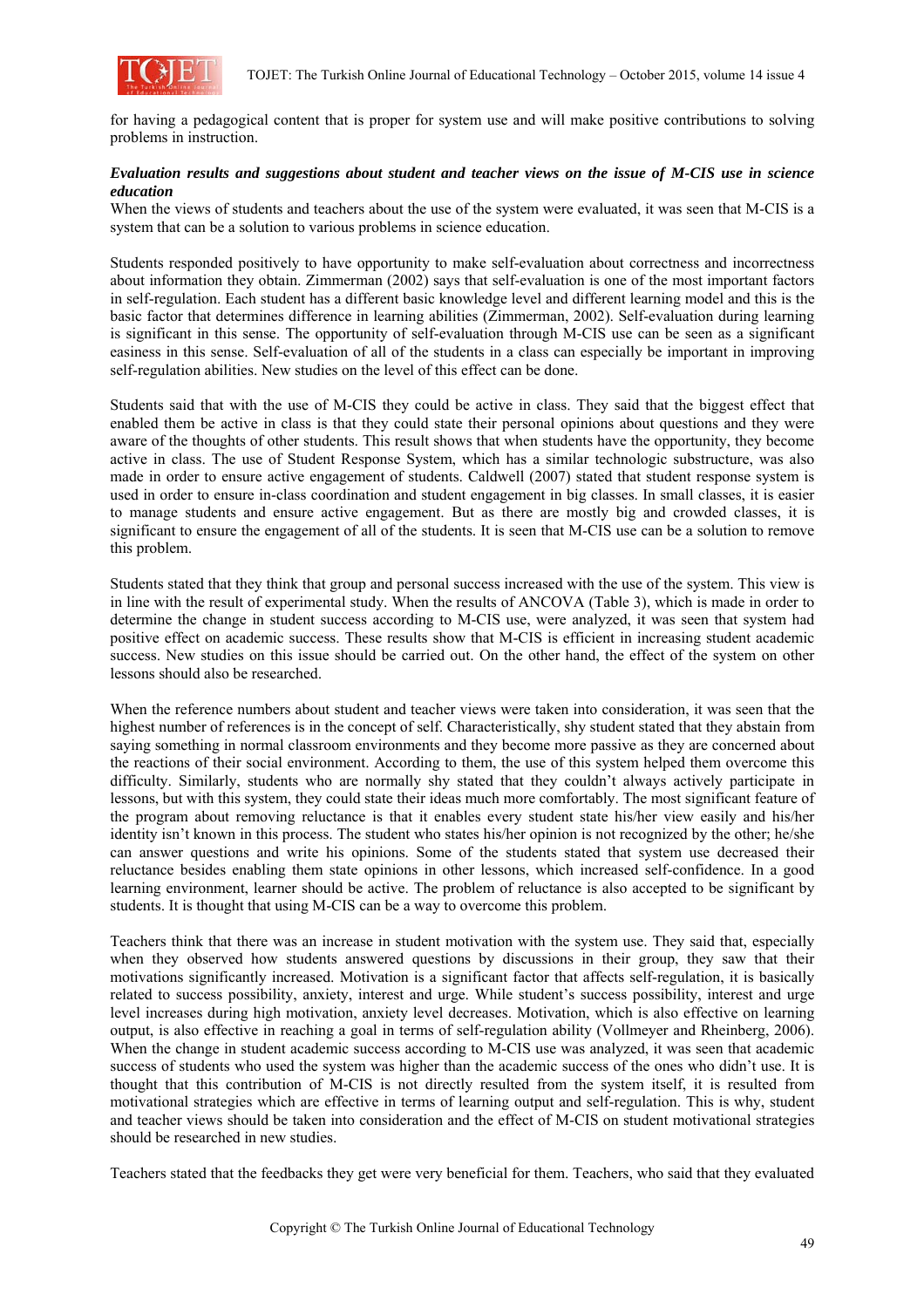

students learning according to learning output, stated that they could understand whether or not students understood the topic through their answers, and they could realize when there were misconceptions because of the question itself. When questions of teachers are misunderstood by students, answers can be wrong accordingly. In such cases, it is difficult to know the resource of the problem without using M-CIS. As the system presents all of the student answers to teacher, he/she can distinguish the exact resource of the problem and ensure necessary feedback. It is thought that detailed evaluation of the use of the system in terms of instruction dimension will be beneficial.

A teacher stated that the system was effective in increasing dialogue among students, so, group learning increased. Mazur (1997), who made various researches on the issue of peer instruction, stated that discussions among students are effective in learning science concepts. In his researches, he found that student answers given after making a discussion in group are mostly more correct than the answers of other students. It is seen that M-CIS is effective in establishing discussion environment among students. It is thought that using M-CIS with peer instruction or different instruction methods will be more effective in determining the place of the system in instruction.

Teachers stated that the system gave them the opportunity to have information about their instruction. Feedbacks obtained during instruction activities are important in order to evaluate instruction. Teachers who use M-CIS have the chance to determine if students understood what is told; so they stated that they could evaluate their instruction. Obtained feedbacks are important in order to make necessary changes in instruction strategies or question asking strategies. In a instruction environment in which the proper strategy is used, it is difficult for students to make sense of what is told. Similarly, teachers ask similar type of questions in order to evaluate what is learnt or students may not answer the questions as they couldn't understand what is being asked. It is thought that the designed and used system can be beneficial in solving these problems.

As a result, it was seen that M-CIS use is not only effective in increasing academic success in science education; it also has the potential to solve many problems in learning and instruction environment. Besides that, new studies should be done by preparing new application designs that are proper for different laboratory or theoretical classes. Wider sample groups should be used in new applications and new studies should be carried out on the issue of instruction science at secondary education level. Similar studies should be done for lessons besides science lessons.

It is thought that multidimensional interaction opportunity ensured by M-CIS in education can form a basis for new approaches that has been increasingly becoming significant in science education. One of these approaches is constructivist approach. The goal of this approach is to form instructional activities in a way that learners understand and learn concepts deeply and meaningfully. In order to ensure meaningful learning, it is necessary to know the concepts and misconceptions of students. In this way, teachers can organize instruction strategies according to possible misconceptions. A teacher who wants to do that should know the learning or misconceptions of all of the students about the topic. But in a laboratory environment full of students actively making experiments, this is quite difficult. As this evaluation is not sufficiently done on time in classes, it is impossible to reorganize instruction strategies according to the necessity. When a teacher asks a question through M-CIS about a topic told in the class, he can see that students are in fact insufficient in that topic and make necessary changes in instruction strategies. Teacher can have the opportunity to determine misconceptions during lessons and have information about how much is a topic understood at the end of the class.

M-CIS also supports a learning environment organized according to project and research based approaches. With this approach, which improves thinking and interpretation abilities in the frame of cause and effect instead of memorization, it is attempted to have an efficient and permanent learning besides learning through experience. Similar with the constructivist approach, social environment is significant while constructing learning. In a project, every student takes part in resulting and group study is significant. An important result obtained in this study is that students want to use M-CIS as a communication channel. They stated that developing a system that enables them establish connection with teachers or friends not only in classes, but also outside learning environment will be beneficial. It is thought that this will support students in terms of making group studies. It is believed that using M-CIS as a communication interaction platform will be effective in project and research based learning approach. This is why; the level of this effect should be researched.

Concept instruction gains more importance every day in science instruction. Although there are some techniques for determining misconceptions during an instruction process or for determining misconceptions that already exists before an instruction process, it is impossible for teachers to understand misconceptions of all of the students during a lesson about the topic he teaches. When a teacher asks a few questions at any time and evaluate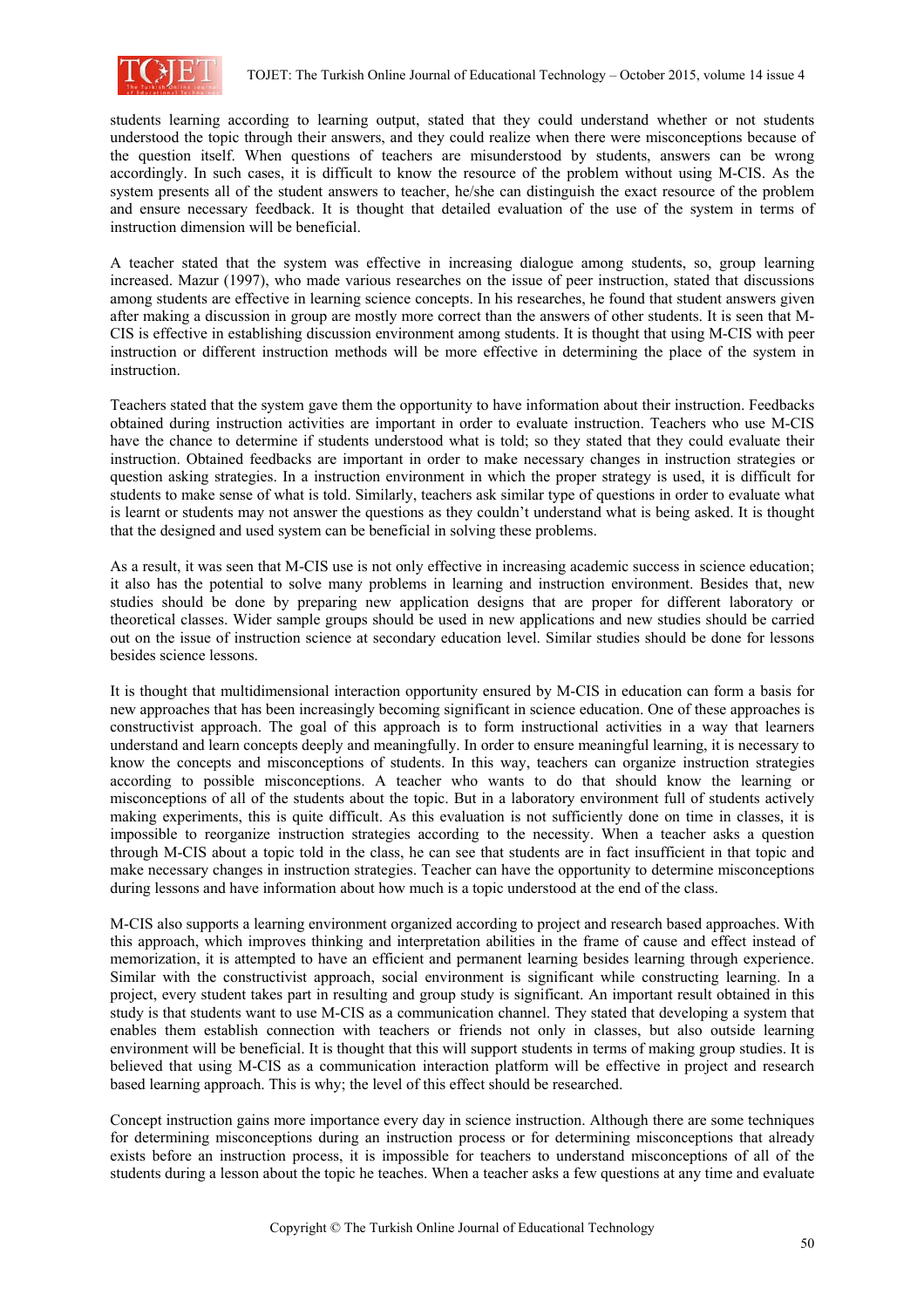

the answers, it can enable him determine some misconceptions. M-CIS which ensures this in the best way, can present information about misconceptions of students in a short time. On the other hand, it is predicted that while presenting these information to teachers, the system can enable identifying misconceptions including all of the students in a class without losing a lot of time.

It was determined that M-CIS, which is designed to create classroom environments that are proper for developing student academic success and self-regulation abilities in science education, was highly successful in creating the targeted classroom environment. This is why; new studies on the issue are significant in terms of making contribution to science education and evaluating the use of the system in other disciplines.

#### **Note:** *This study is taken from the doctorate thesis*

 "Yılmaz, Ö. (2013). Fen Öğretiminde Öğrenci Başarısını ve Öz Düzenleme Becerilerini Geliştiren Sınıf Ortamının Oluşturulmasında Mobil Teknoloji Kullanımı. (Doktora Tezi), Atatürk Üniversitesi, Erzurum''.

## **REFERENCES**

- Abd-El-Khalick, F., BouJaoude, S., Duschl, R., Lederman, N. G., Mamlok-Naaman, R., Hofstein, A., Niaz, M., Treagust, D. & Tuan, H.-l. (2004). Inquiry in science education: International perspectives. *Science Education* 88**,** 397-419.
- Akkaya, R. (2012) İlköğretim 7.Sınıf Öğrencilerinin Özdüzenleme Stratejileri ve Motivasyonel İnançları İle Matematiğe Yönelik Tutumları Arasındaki İlişkinin İncelenmesi. *X. Ulusal Fen ve Matematik Eğitimi Kongresi.* Niğde.
- Beatty, I. D. & Gerace, W. J. (2009). Technology-Enhanced Formative Assessment: A Research-Based Pedagogy for Teaching Science with Classroom Response Technology. *Journal of Science Education and Technology* 18**,** 146-162.
- Berg, E. v. d. (1997) Improving Teaching in the Laboratory: Old Problems, New Perspectives. *Samahang Pisika ng Pilipinas.* Cebu City.
- Brady, M., Seli, H., & Rosenthal, J. (2013). "Clickers" and metacognition: A quasi-experimental comparative study about metacognitive self-regulation and use of electronic feedback devices. Computers  $\&$ Education, 65, 56-63
- Butler, D. L. & Winne, P. H. (1995). Feedback and Self-Regulated Learning: A Theoretical Synthesis. *Review of Educational Research* 65**,** 245-281.
- Caldwell, J. E. (2007). Clickers in the large classroom: current research and best-practice tips. *CBE Life Sci Educ* **6,** 9-20.
- Cleary, T. J., Gubi, A. & Prescott, M. V. (2010). Motivation and self-regulation assessments: professional practices and needs of school psychologists. *Psychology in the Schools* 47**,** 985-1002.
- Crossgrove, K. & Curran, K. L. (2008). Using clickers in nonmajors- and majors- level biology courses: Student opinion, learning, and long-term retention of course material. *Cbe-Life Sciences Education* 7**,** 146-154.
- DeBourgh, G. A. (2008). Use of classroom "clickers" to promote acquisition of advanced reasoning skills. *Nurse Education in Practice* 8**,** 76-87.
- Fies, C. & Marshall, J. (2006). Classroom Response Systems: A Review of the Literature. *Journal of Science Education and Technology* 15.
- Flick, L. (1993). The meanings of hands-on science. *Journal of Science Teacher Education* 4**,** 1-8.
- Griffin, B. J. & Kopanski, R. (1988) Student response system. Google Patents.
- Hofstein, A. (2004). The Laboratory In Chemistry Education:Thirty Years Of Experience With Developments, Implementation, and Research. Chemistry Education Research and Practice, 5(3), 247-264
- Irons, A. (2007) *Enhancing learning through formative assessment*. New York: Routledge.
- Jones, P., & Davis, R. (2011). Instructional Design: concepts, methodologies, tools, and application. In M. Khosrow-Pour (Ed.), *Instructional Design Methods Integrating Instructional Technology*. United States of America: IGI Global.
- Kay, R. H., & LeSage, A. (2009). Examining the benefits and challenges of using audience response systems: A review of the literature. Computers & Education, 53, 819-827
- Kennewell, S., Tanner, H., Jones, S. & Beauchamp, G. (2008). Analysing the use of interactive technology to implement interactive teaching. *Journal of Computer Assisted Learning* 24, 61-73.
- King, D. B. & Joshi, S. (2007) Quantitative measures of personal response device effectiveness. *232nd National Meeting of the American Chemical Society.* San Francisco, CA.
- Larson, B. E. & Keiper, T. A. (2007) *Instructional Strategies For Middle And High School*. 270 Madison Avenue New York, NY 10016: Routledge Taylor & Francis Group.
- Lee, H. W., Lim, K. Y. & Grabowski, B. L. (2010). Improving self-regulation, learning strategy use, and achievement with metacognitive feedback. *Etr&D-Educational Technology Research and Development* 58, 629-648.